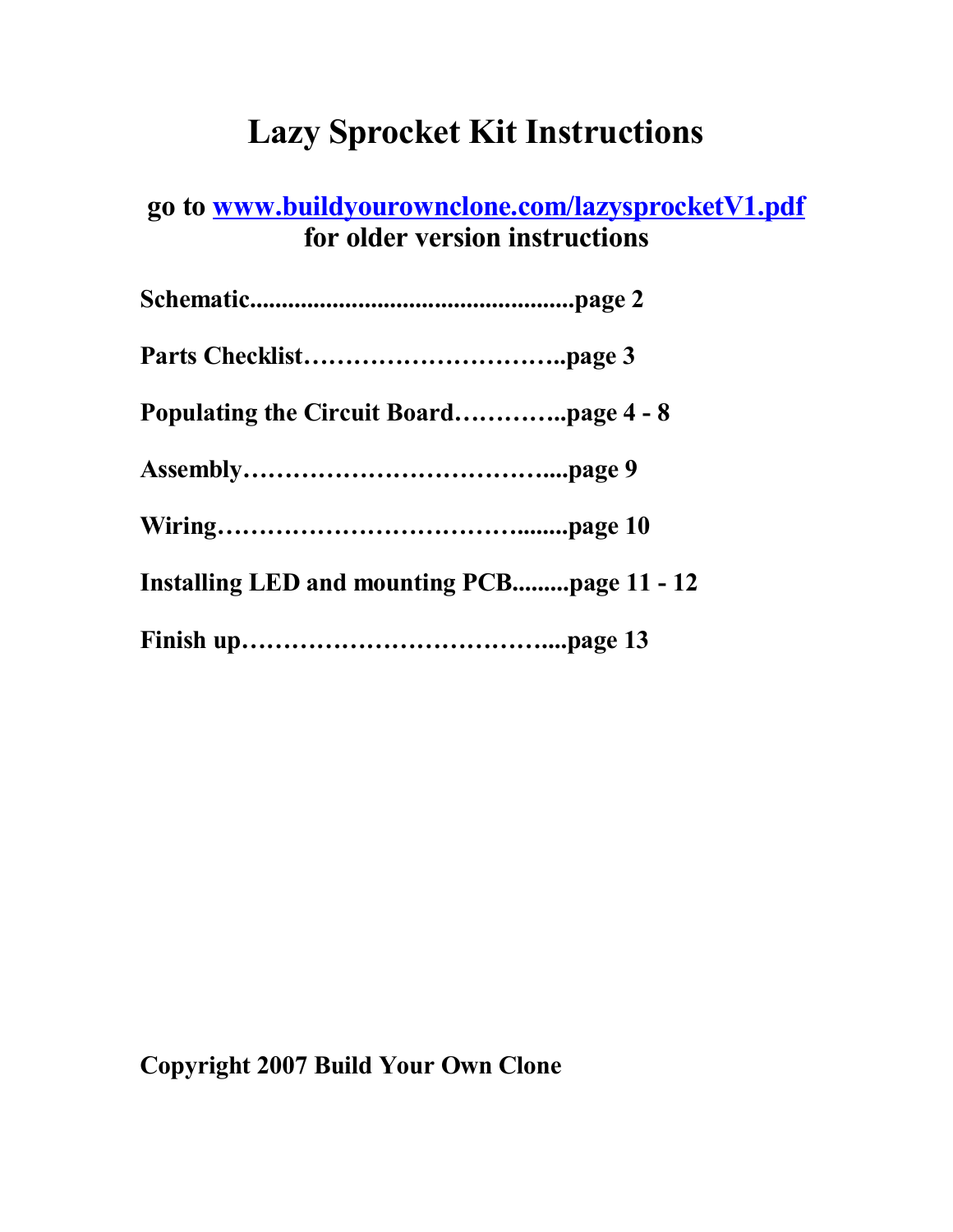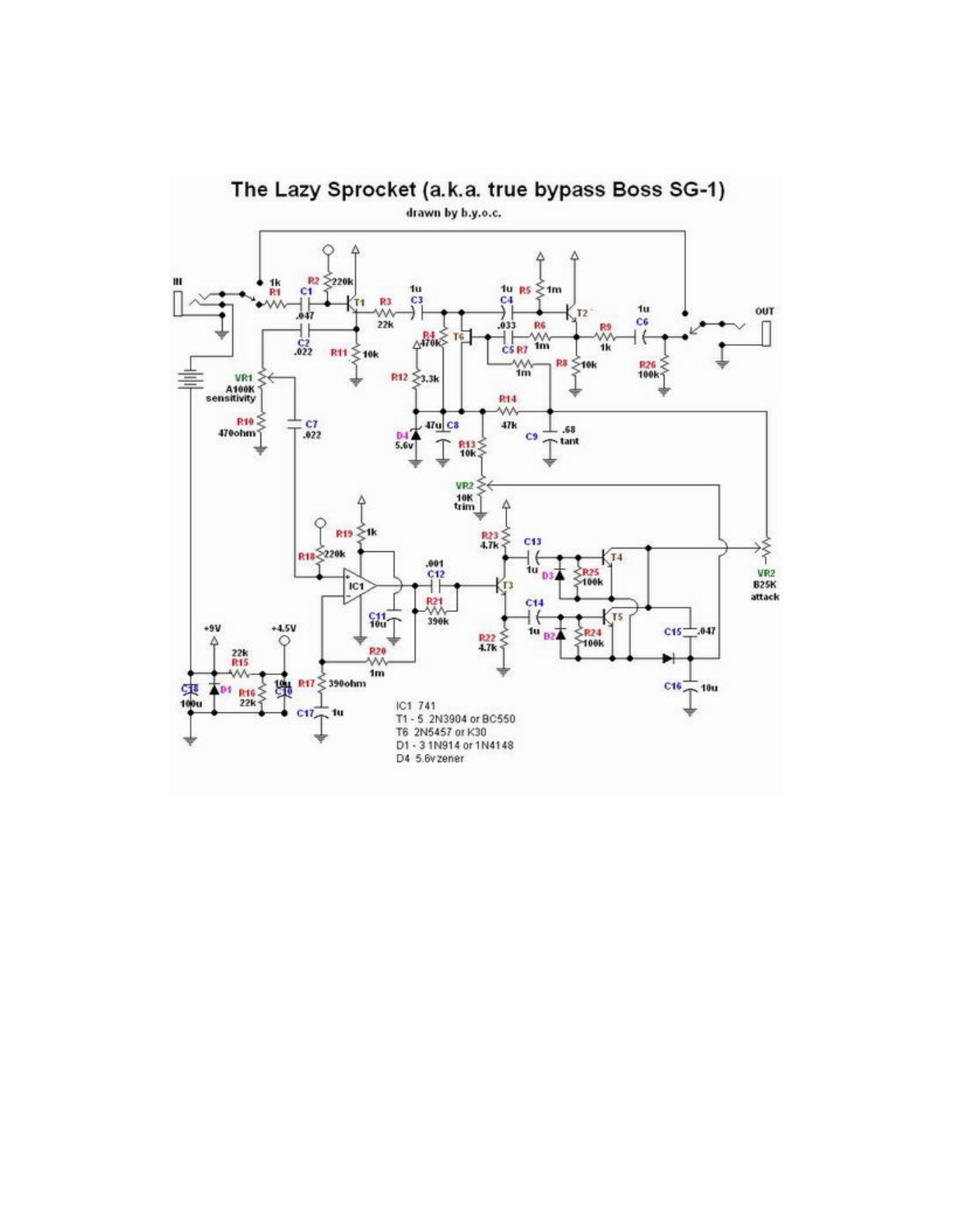### **Parts Checklist for The Lazy Sprocket Kit**

#### **Resistors:**

- 1 390ohm (orange/white/brown/gold)
- 1 470ohm (yellow/purple/brown/gold)
- 3 1k (brown/black/red/gold)
- 1 3.3k (orange/orange.red/gold)
- 3 4.7k (yellow/purple/red/gold)
- 3 10k (brown/black/orange/gold)
- 3 22k (red/red/orange/gold)
- 1 47k (yellow/purple/orange/gold)
- 3 100k (brown/black/yellow/gold)
- 2 220k (red/red/yellow/gold)
- 1 390k (orange/white/yellow/gold)
- 1 470k (yellow/purple/yellow/gold)
- 4 1M (brown/black/green/gold)

#### **Capacitors:**

- 1 .001uf film (102)
- 2 .022uf film (223)
- 1 .033uf film (333)
- 2 .047uf film (473)
- 1 .68 tantalum
- 6 1uf aluminum electrolytic
- 3 10uf aluminum electrolytic
- 1 47uf aluminum electrolytic
- 1 100uf aluminum electrolytic

#### **IC:**

1 - 741 or TL071 single op amp

#### **Transistors:**

- 5 2n3904
- 1 2n5457
- 1 K30(optional)

#### **Diodes:**

- 4 1N914 or 1N4148(smaller diodes)
- 1 5.6v zener (larger diode)

#### **Potentiometers:**

- 1 10 trim pot
- 1 A100K Audio pot "sensitivity"
- 1 B25k Linear pot "attack"

#### **Hardware**:

- 1 enclosure w/ 4 screws
- 1 lazy sprocket circuit board
- 1 3pdt footswitch
- 2 knobs
- 1 AC adaptor jack
- 1  $\frac{1}{4}$ 'stereo jack
- $1 \frac{1}{4}$ <sup>2</sup> mono jack
- 1 battery snap
- 1 red LED

#### hook-up wire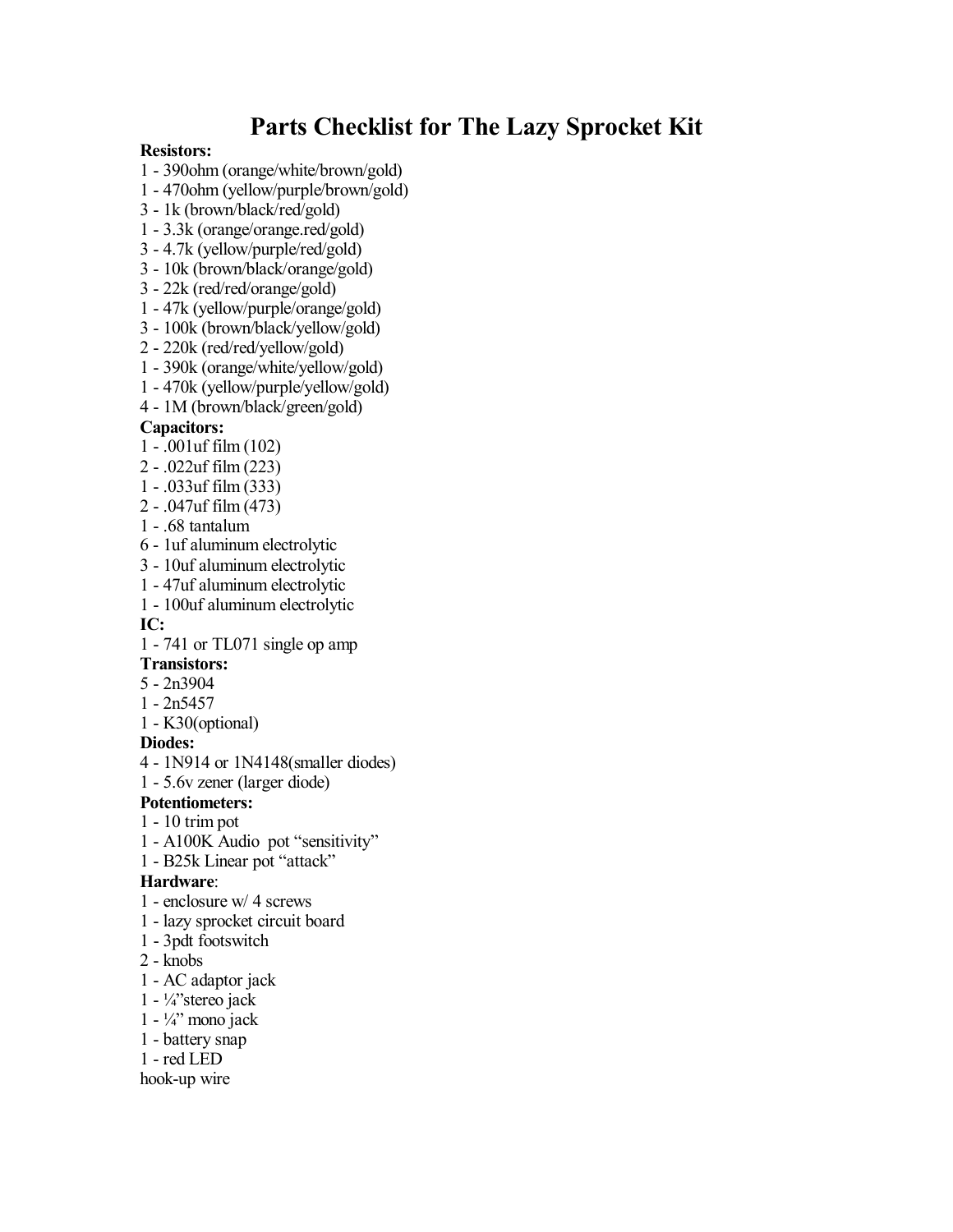# **Populating the Circuit Board**



Step 1: Add the diodes. The smaller 1N914 are highlighted in red. The larger zener is highlighted in yellow. Make sure the black stripe on each diode matches with the stripe on the layout



Step 2: Add all the resistors. Take your time and only add them one at a time. Resistors are not polarized, so they can face in either direction.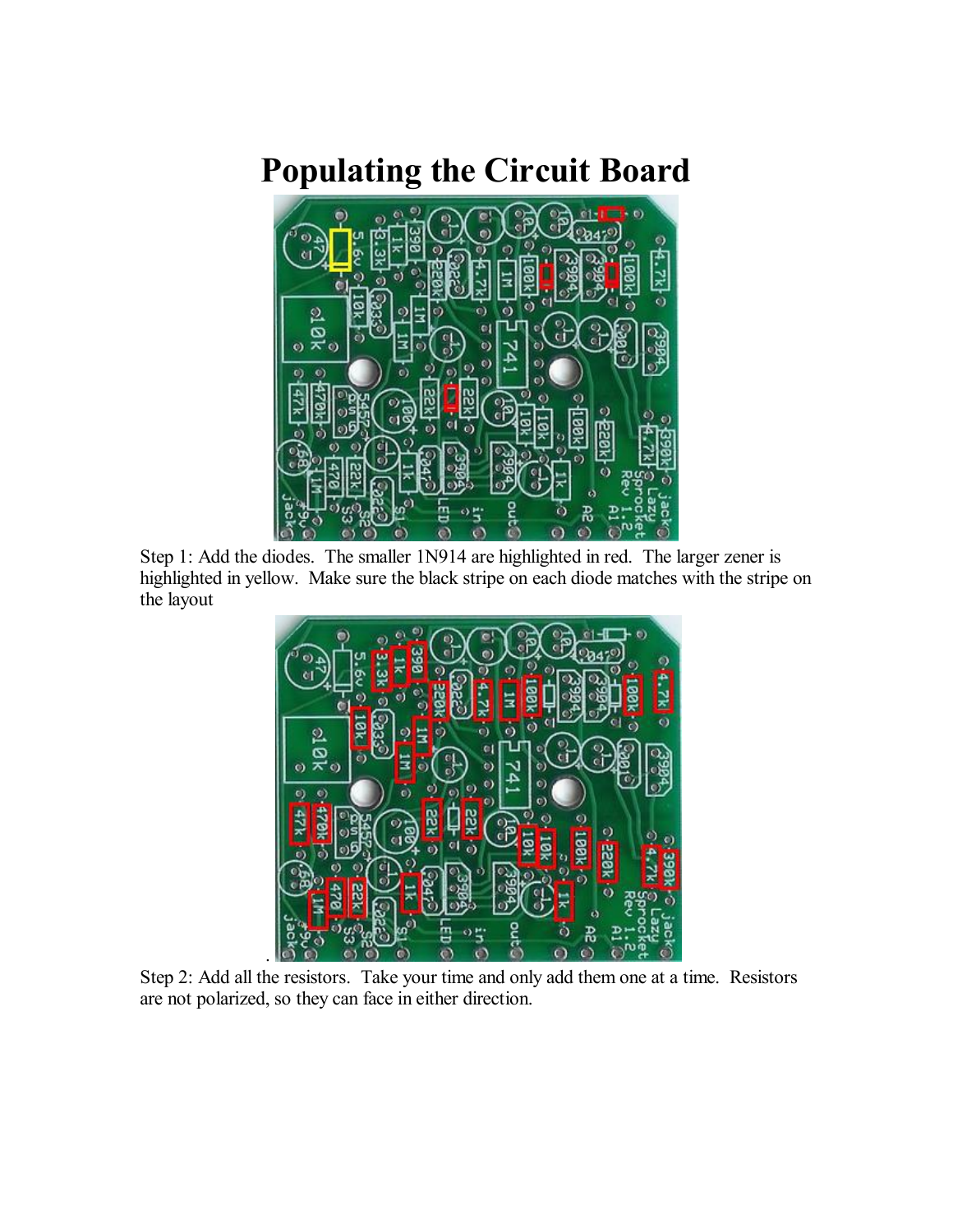

Step 3: Add the op amp. Match up the u-shaped notch in the op amp with the notch on the layout. If the op amp that is supplied with your kit does not have a notch in it, there will be a small dot in one corner. This denotes pin #1. Pin #1 of the op amp should go in the square solder pad.



Step4: Add the trimpot. When you are finished with your build, adjusting this trimpot will be very important. When you set the trimpot, you want to have the attack knob turned full turn clockwise so that it should produce the slowest swell. Then adjust the trimpot to the sweetspot where you get a smooth, slow swell, but not too much volume loss.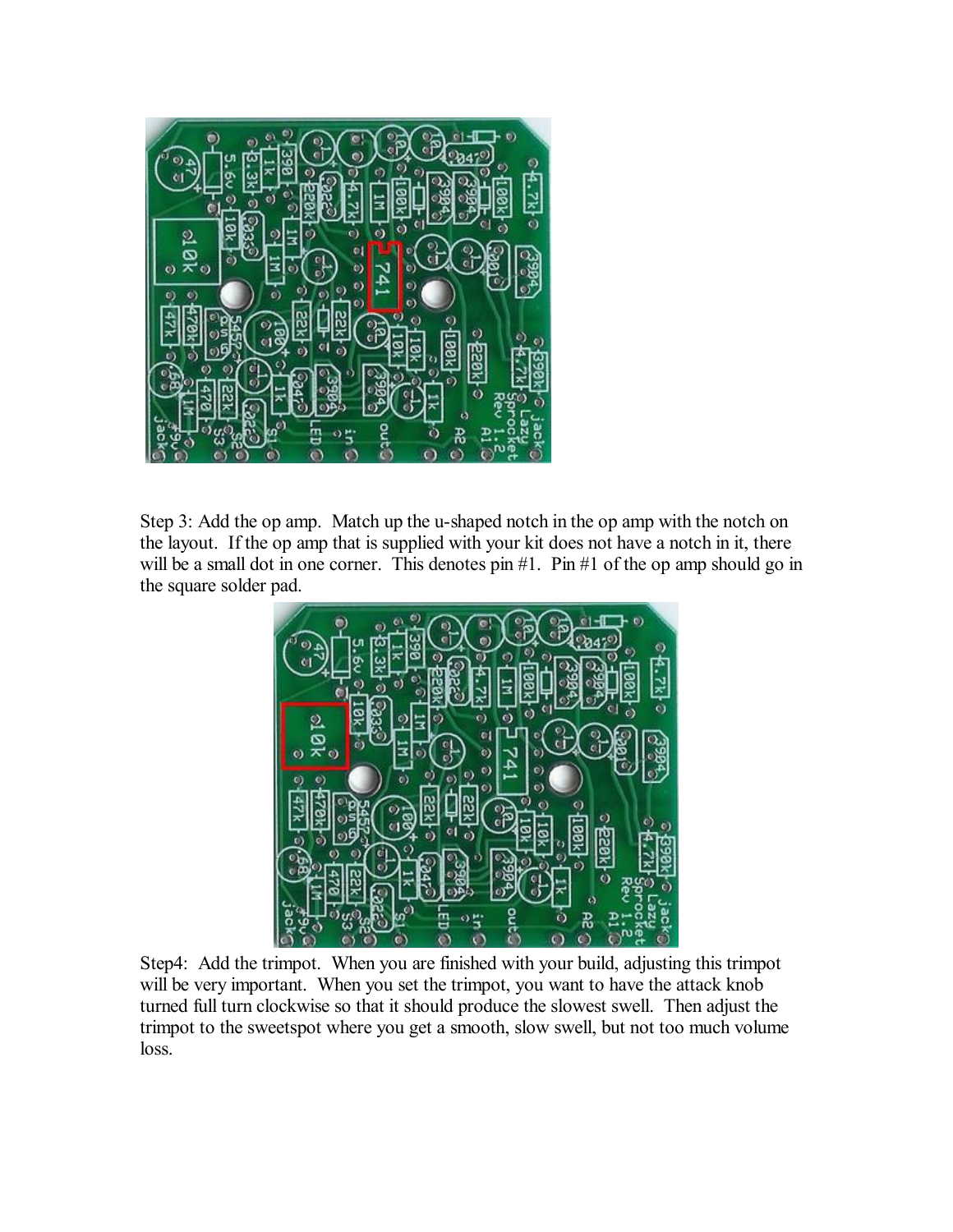## **Using the K30 JFET in place of the 2N5457**



The Lazy Sprocket PCB was designed to use a 2N5457 JFET with a "D-S-G" pinout. The K30 JFET has a "S-G-D" pinout. To use the K30 in place of the 2N5457, insert the K30 so that it is turned 180 degrees. Then cross the left (source) and center (gate) leads so that the gate is now on the left and the source is now in the center.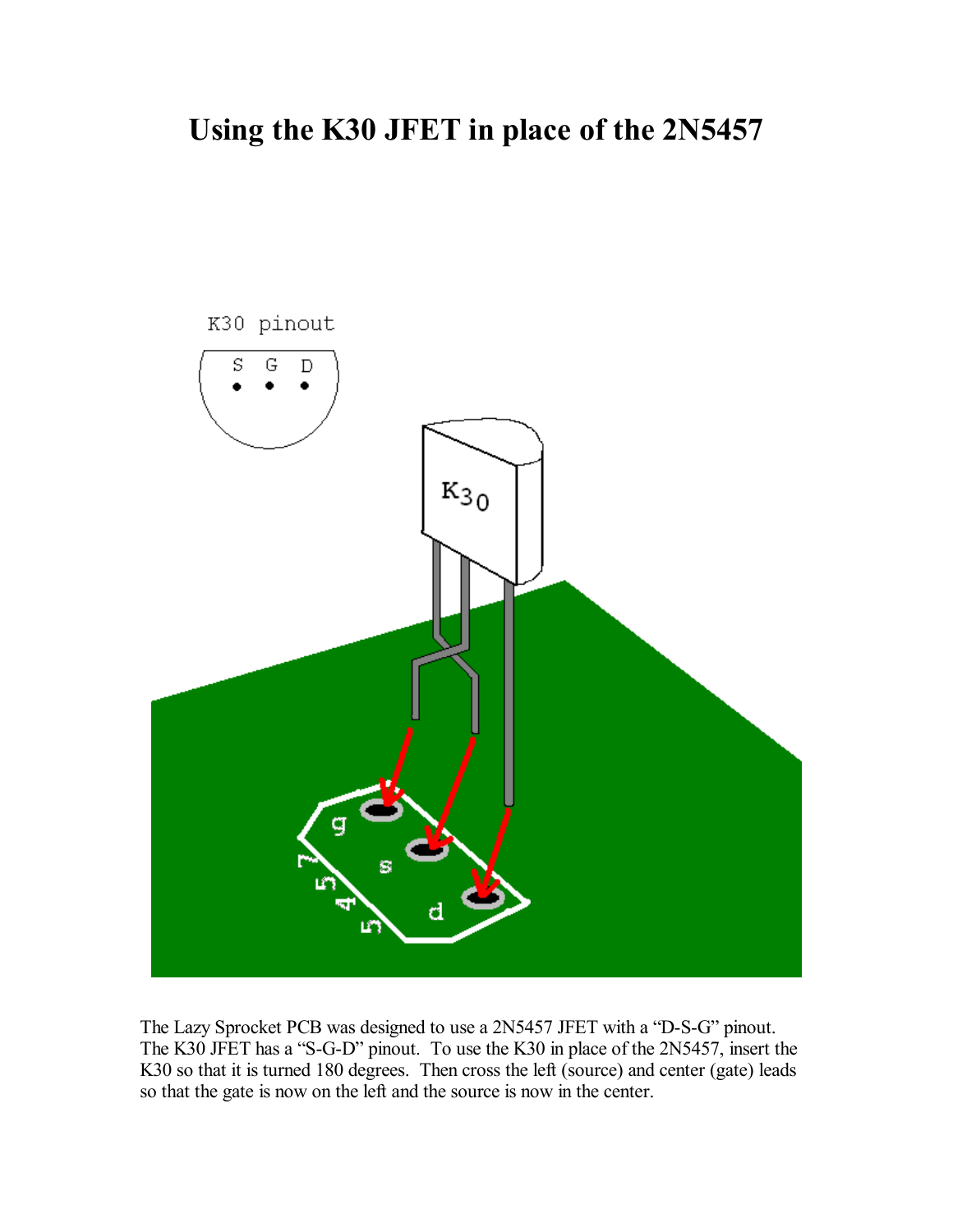**WHAT'S THE DIFFERENCE BETWEEN THE K30 and 2N5457?** The 2SK30A jfet was what was originally used in the real SG-1. The 2N5457 was chosen for the Lazy Sprocket kit because they are much easier to source and provide a smoother swell, longer sustain, and a less abrupt decay. Unfortunately after this kit's initial release, many people reported that the pedal did not function properly and most believed that it was due to the 2N5457 not being compatable with the circuit. So the kit now comes with both.



Step 5: Add the transistors. The 2N3904 are highlighted in red. The 2N5457 is highlighted in yellow. Make sure that the transistors' curved sides and flat sides match the layout.



Step 6: Add all the aluminum electrolytic caps. These are polarized. The positive end of the cap will have the longer lead and should go in the square solder pad.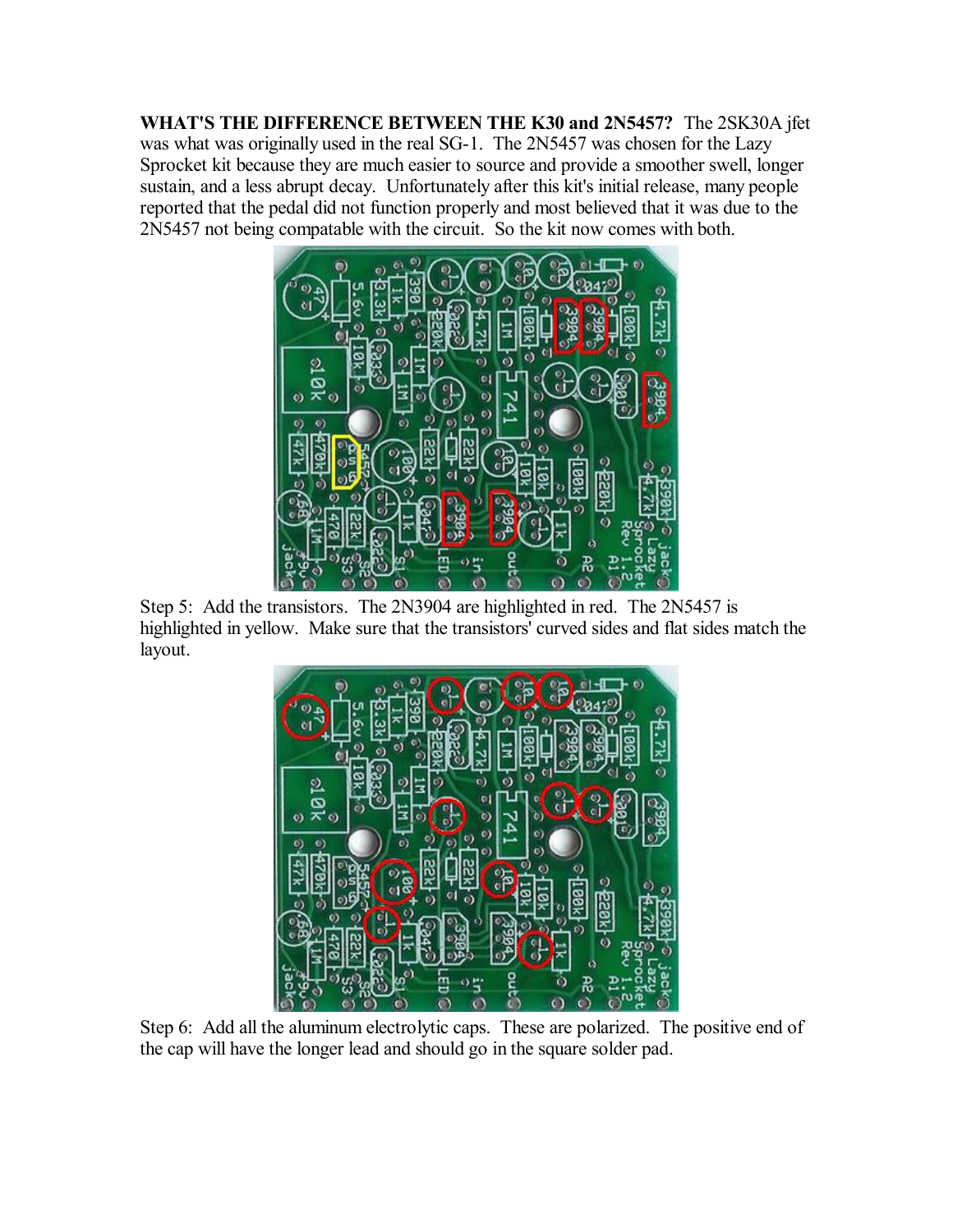

Step 7: Add the .68 tantalum cap. This cap is polarized. The longer lead goes in the square pad. If the cap that comes with your kit does not have a longer lead on one side the there will be  $+$ <sup>2</sup> printed on the positive side of the cap and this lead should go in the square solder pad.

Step 8: Add the film caps. These are not polarized and can go in either direction.

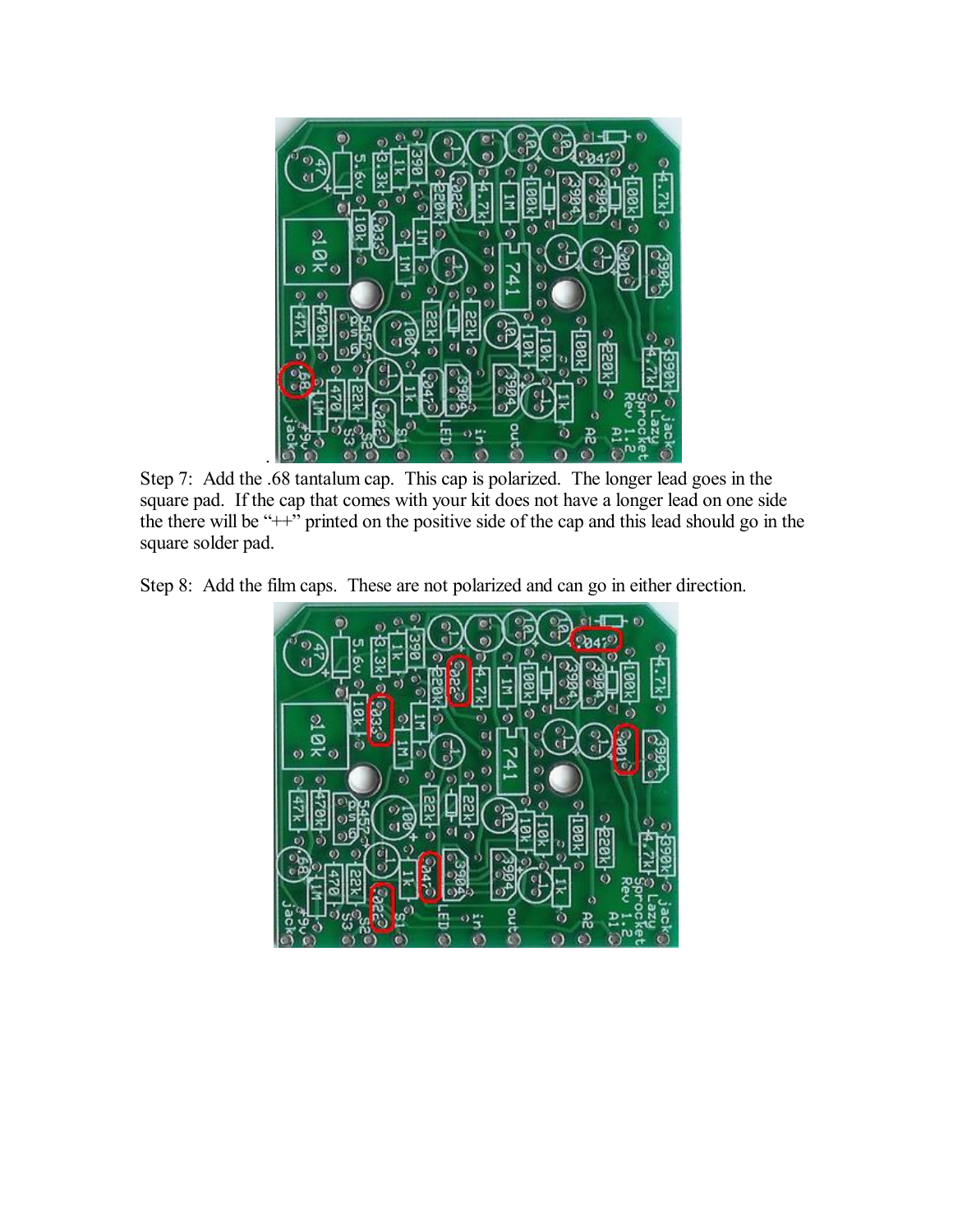

1. Install the jacks first. If you are looking down inside the enclosure, the mono jack goes on the right side and the stereo jack goes on the left. Place the washer on the outside of the enclosure. Use a 1/2" wrench to tighten.

2. Install the AC adaptor jack. The bolt goes on the inside. Use a 3/4" or 14mm wrench to tighten.

3. Install the potentiometers so that the solder lugs are pointing down. The 25k (attack) pot goes on the rightt side and the 100k (sensitivity) pot goes on the left. The washers go on the outside. Use a 10mm wrench to tighten but only snug. Do not over tighten the pots.

3. Install the footswitch. The first bolt and metal washer go inside. The plastic washer and second bolt go on the outside. It does not matter which side you designate as the "leading edge" of the footswitch as long as you orientate it so that the flat sides of the solder lugs are aligned in horizontal rows, not vertical columns.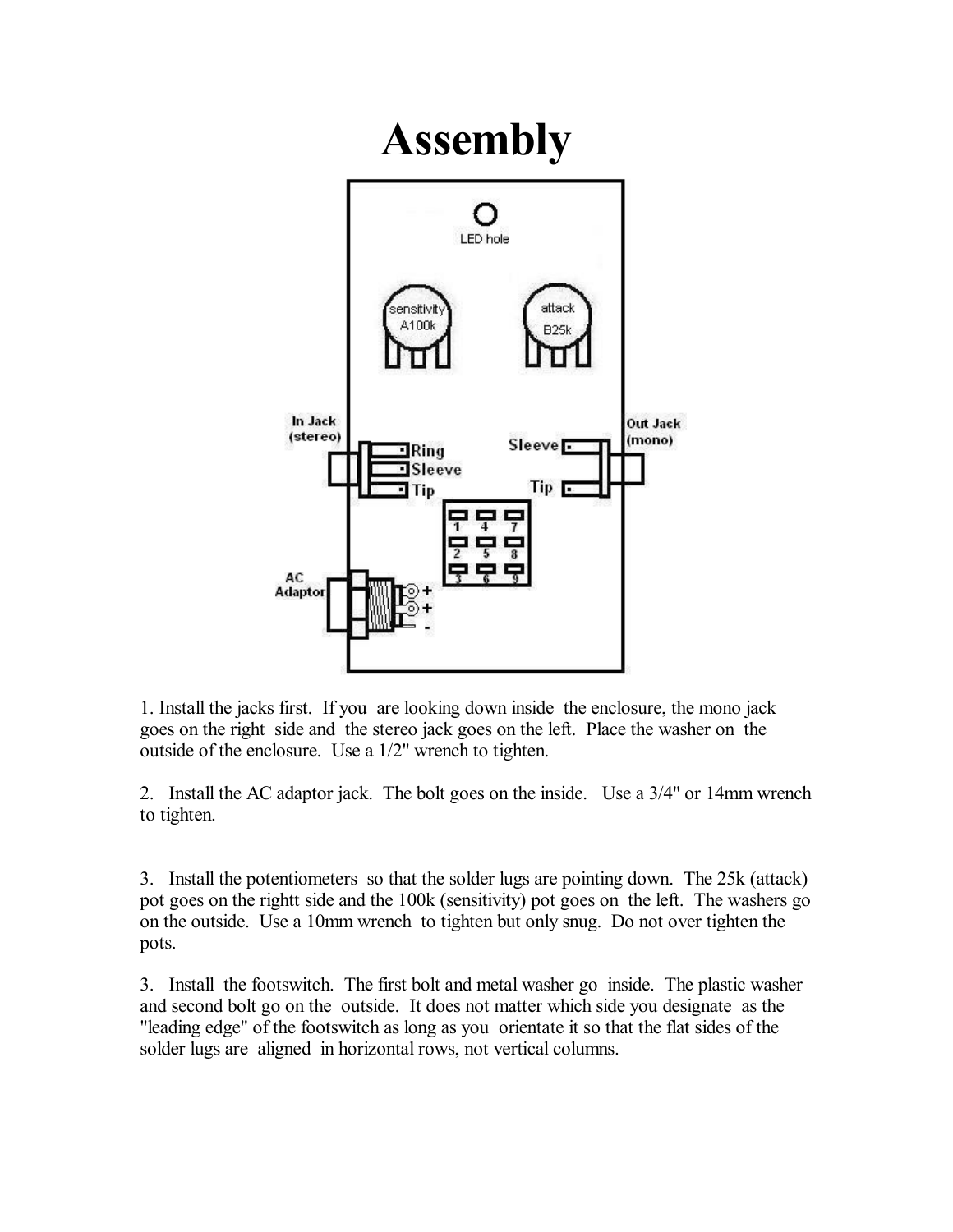# **Wiring**

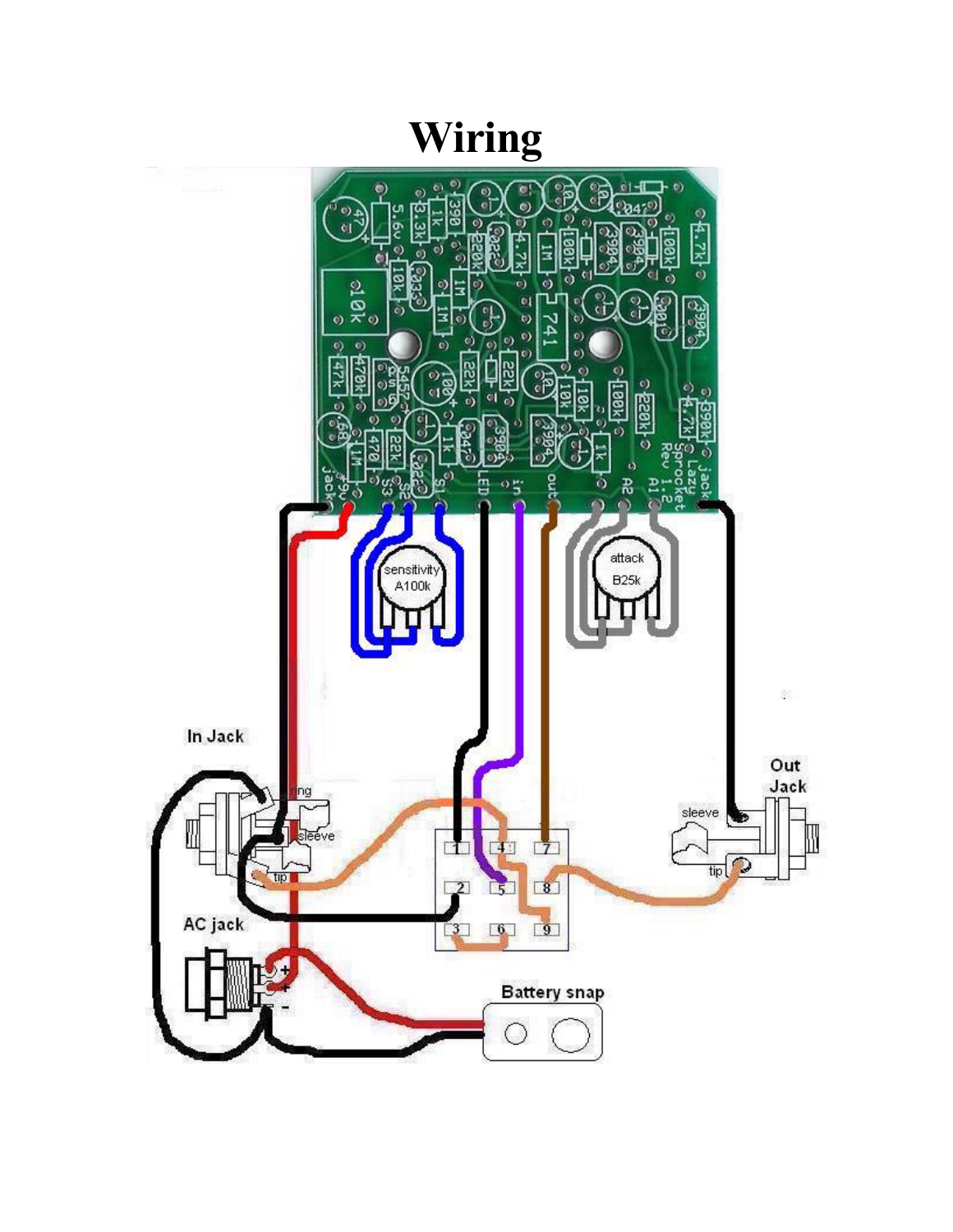# **Installing the LED and Mounting the Circuit Board**

1. Insert the LED into its slot on the underside or solder side of the circuit board,but DO NOT SOLDER it yet. Make sure the anode(the long leg) goes in the round solder pad and the cathode(the short leg)goes in the square solder



2. Once you have the LED in place, bend the leads a little bit so that it will not fall out when you turn the PCB over.

- 3. Install the nylon circuit board standoffs into the mounting holes.
- 4. Remove the paper backings on the standoff to expose the self-adhesive tape.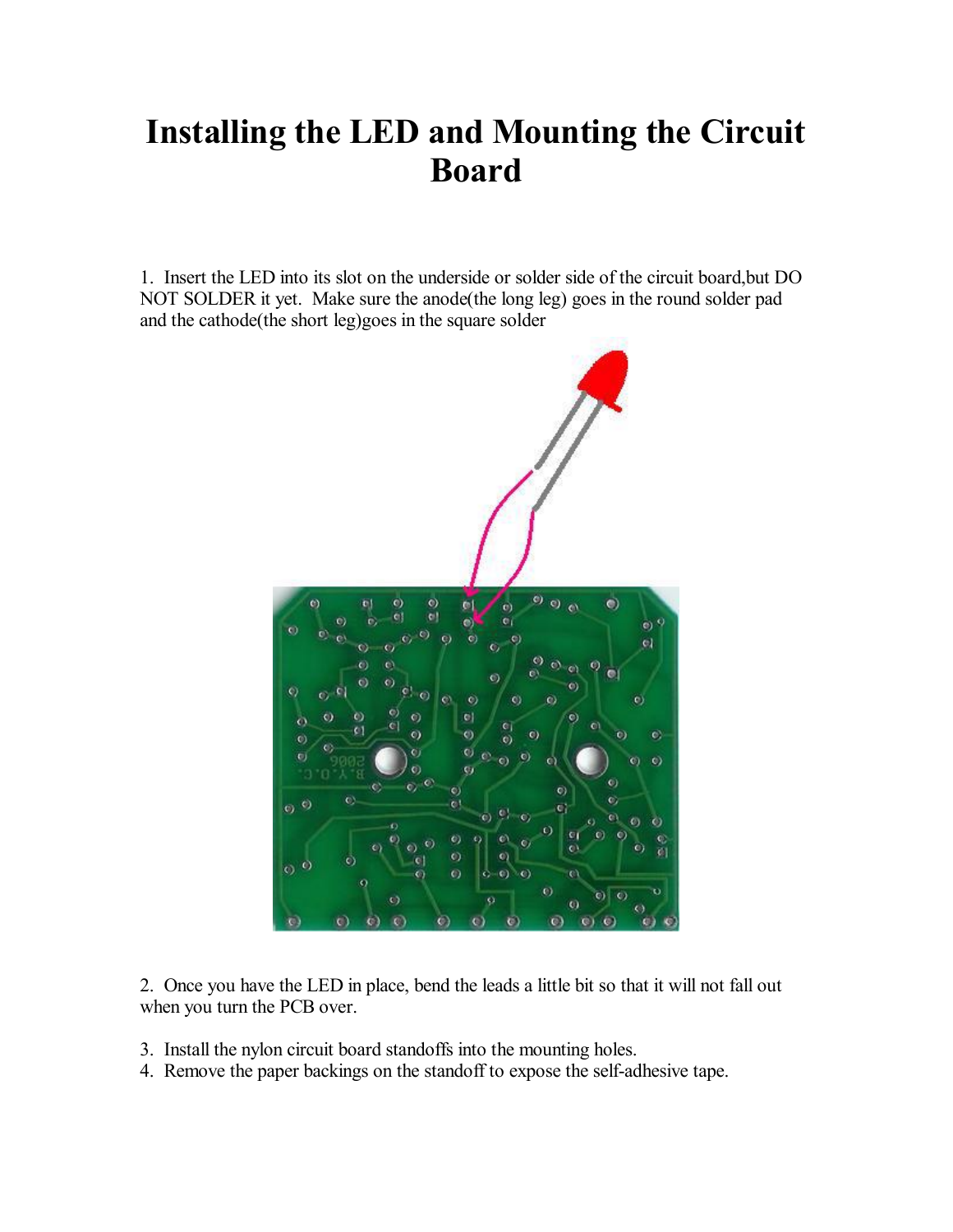

- 5. Insert the LED bulb into the LED hole in the enclosure.
- 6. Secure the Standoffs to the back of the potentiometers.

7. Your LED should still be free to move up and down slightly. You probably do not want your LED sticking all the way out of the hole. So pull up on the LED legs till you have it properly positioned and then solder.

8. Clip off the excess LED leg wire.